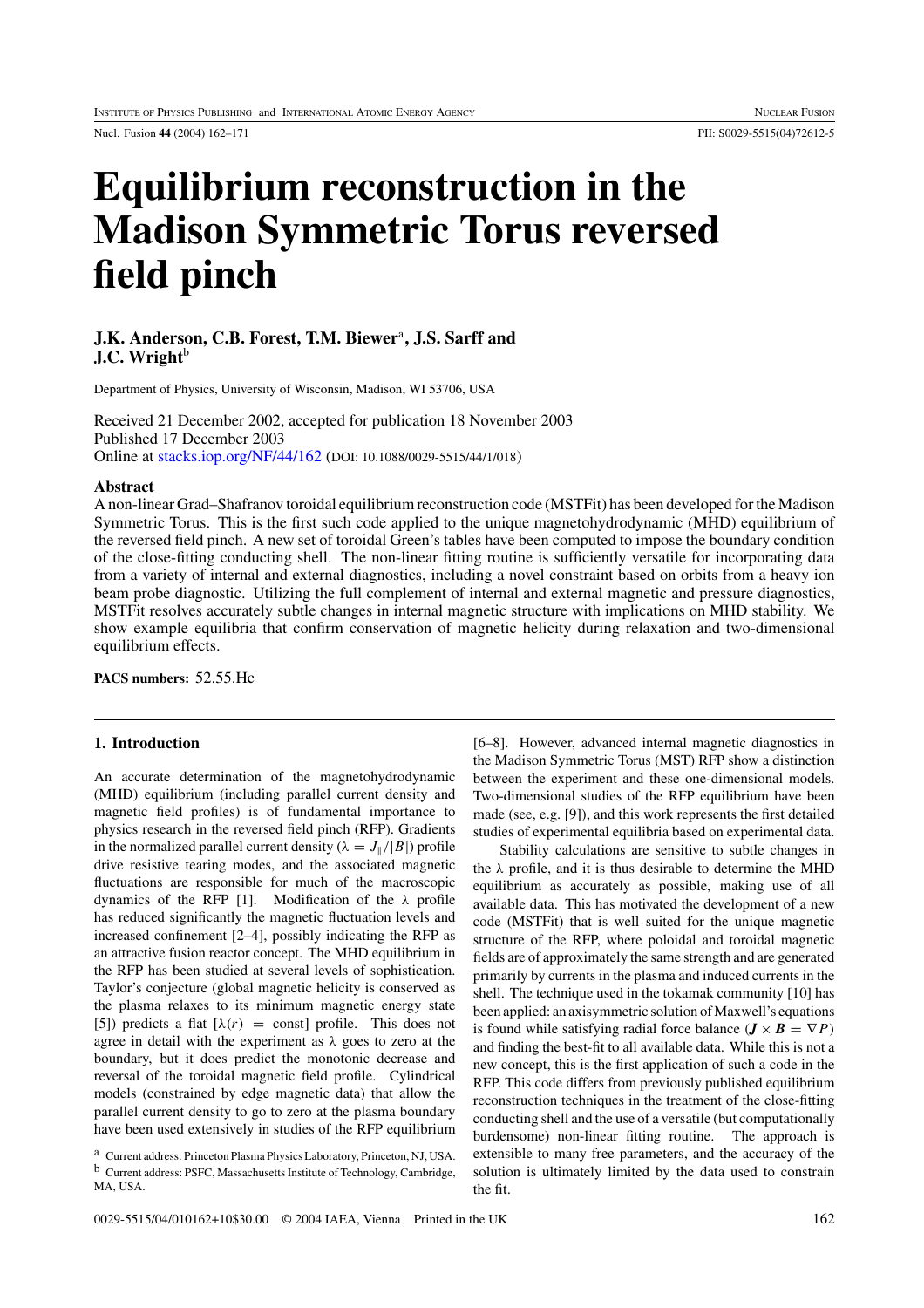The MST [11] is a large RFP (1.50 m major radius, 0.52 m minor radius) capable of generating a toroidal plasma current up to 500 kA and a central electron temperature  $\leq 1000$  eV. A close-fitting, circular cross-section aluminium shell (of 5 cm thickness) surrounds the plasma and acts as the vacuum vessel and single-turn toroidal field winding. The shell has a single poloidal and single toroidal insulating gap through which magnetic flux is inserted.

This paper describes the MSTFit code and provides a handful of illustrative results. Section 2 is a description of the numerical technique used to solve the Grad–Shafranov equation consistently with explicit treatment of the conducting shell. An overview of the diagnostics available and the fitting method are in section 3, along with a specific mention of the method used to constrain the equilibrium based on heavy ion orbits. An example equilibrium that demonstrates the ability of the code to reconstruct accurately internal magnetics and a semi-analytic estimate of the uncertainty in the resulting profiles are presented in section 4. An investigation of helicity conservation during plasma relaxation is revisited [12] using reconstructed profiles. Also presented are the flux surface geometry, which is required for interpretation of temperature and density measurements, and the trapped particle fraction (an inherently two-dimensional phenomenon), which is now readily accessible with a full equilibrium reconstruction.

## **2. Numerical technique**

The Grad–Shafranov equation,

$$
\Delta^* \psi = -\mu_0 R J_{\phi},
$$
  
\n
$$
J_{\phi} = \frac{2\pi FF'}{\mu_0 R} + 2\pi R p',
$$
\n(1)

is a second-order non-linear partial differential equation describing axisymmetric toroidal equilibria. Here, the elliptic operator  $\Delta^* = R^2 \nabla \cdot (\nabla/R^2)$ ,  $\psi$  is the poloidal magnetic flux, and the two free functions,  $F = RB_{\phi} = F(\psi)$  (related to the poloidal current flowing between the magnetic axis and a given flux surface) and  $p = p(\psi)$  (plasma pressure), are functions of poloidal flux only. The Grad–Shafranov equation derives from the assumption that the magnetic field can be written as  $\mathbf{B}(R, Z) = B_{\phi}(R, Z)\hat{\phi} + \nabla \psi(R, Z) \times \nabla \phi;$ and  $\mathbf{B} \cdot \nabla \psi = 0$ . This is valid for plasmas free of MHD activity—nearly all the time in the tokamak configuration and only during high performance periods in RFP plasmas. In the presence of MHD activity (i.e.  $\mathbf{B} = \mathbf{B}_0 + \mathbf{b}$ ), radial magnetic field perturbations destroy the flux surfaces,  $\mathbf{B} \cdot \nabla \psi =$  $$ this paper, the reconstruction considers only the axisymmetric portion of the magnetic field, and the label *ψ* is the zeroth-order flux surface label. The poloidal magnetic flux is computed with the appropriate Green's function and specified toroidal currents in the plasma and shell. MSTFit computes these on an unstructured triangular mesh (shown in figure 1), that divides the  $0.85 \text{ m}^2$  MST cross-section into 746 elements and invokes up–down symmetry; quintic interpolation is used when mapping to higher resolution grids for plotting. The closefitting shell is modelled as 144 poloidally distributed toroidal current filaments.



**Figure 1.** Grid and coordinate system (standard cylindrical) used in equilibrium reconstruction. The triangular mesh grid is up–down symmetric and divides the poloidal cross-section into 746 elements.

Finding a consistent equilibrium is an iterative problem. In practice, the free functions,  $F(\psi)$  and  $p(\psi)$ , are specified and the resulting toroidal current density is computed according to equation (1). The toroidal plasma current and toroidal currents in the vessel are then used to compute the poloidal magnetic flux, which in principle can change the geometry for mapping  $F(\psi)$  and  $p(\psi)$  to real space. Computations of toroidal current and poloidal flux are repeated until they converge to a consistent equilibrium. A minimization routine then adjusts the profiles of *F* and *P*, searching through a large number of equilibria to find the one that best matches the measurements. When the best-fit is found, the code is restarted using the solution as the initial guess to ensure the solution is an absolute (as opposed to a local) extremum.

This technique, illustrated in the flowchart in figure 2, differs somewhat from linear codes in that it finds a consistent equilibrium on each iteration rather than simultaneously solving for the equilibrium and fitting measurements. The advantage is increased versatility, while the cost is computation time. This framework allows the code to forego a standard basis function expansion to describe the free functions, e.g.

$$
F'(\psi) = \sum_{i=1}^{M-1} a_i f_i(\psi),
$$
 (2)

where the set of coefficients  $a$  are the free parameters determined by fitting. MSTFit parametrizes the free functions by using spline interpolation through several points. The free parameters are the locations in *ψ* and functional values of the knots, as sketched in figure 3. Cubic spline interpolation generates very general profiles in this approach, and tension can be added to the splines to further generalize the set of available profiles.

#### *2.1. Green's function approach*

The poloidal flux at any given grid point depends on the toroidal current at all other points, including toroidal currents flowing in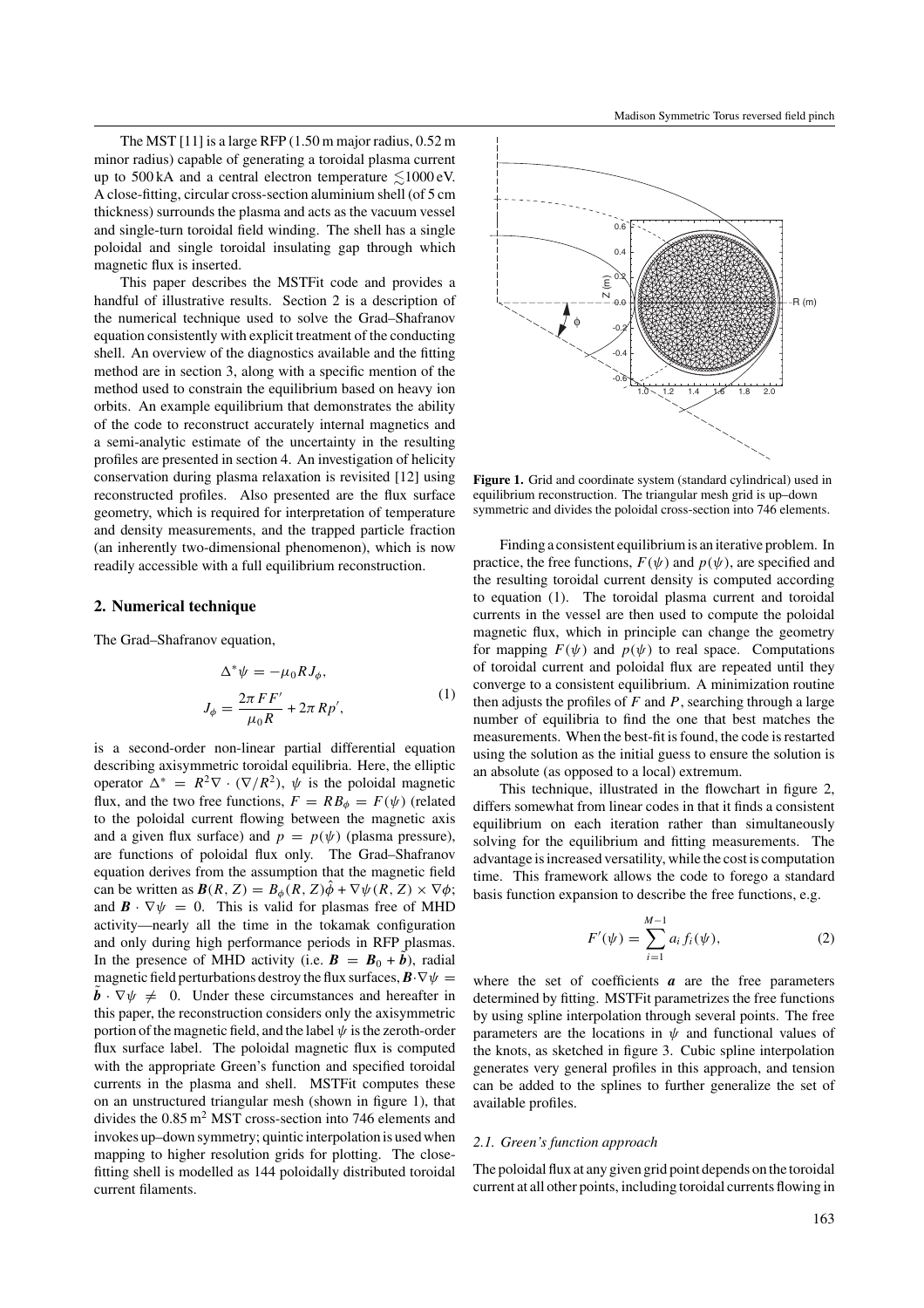

**Figure 2.** MSTFit flowchart. A consistent Grad–Shafranov equilibrium is found in each iteration before comparing with data. The downhill simplex method is used to minimize  $\chi^2$ .



**Figure 3.** Free parameters used to specify the  $F'$  profile. As  $F'$  is effectively current density, boundary conditions ensure that the function goes to zero at  $\psi = 1$  (no current at boundary) and has a zero derivative at  $\psi = 0$  (continuous derivative through the axis).

the shell. The general toroidal Green's function (*G*) computes the poloidal flux at the point  $(R, Z)$  due to a unit toroidal current at *(R , Z )*:

$$
\psi_{\text{pol}}(R, Z) = \iint_{A'} G(R', Z'; R, Z) J_{\phi}(R', Z') dA', \quad (3)
$$

where

$$
\frac{-R}{2\pi\mu_0}\nabla\cdot\left(\frac{\nabla G}{R^2}\right) = \delta(R - R')\,\delta(Z - Z').\tag{4}
$$

In a vacuum (no conducting shell), the appropriate Green's function is [13]

$$
G = \frac{\mu_0}{\pi k} \sqrt{\frac{R'}{R}} \left( \left( 1 - \frac{1}{2} k^2 \right) K(k) - E(k) \right), \quad (5)
$$

where  $E(k)$  and  $K(k)$  are elliptic integrals of the first kind and  $k^2 = 4RR'/(((R + R')^2 + Z^2)).$ 

Integration of equation (3) is replaced by summation on the discrete grid, which reduces to matrix multiplication as

$$
\psi_{\rm pol} = G \cdot I_{\phi},\tag{6}
$$

where the matrix *G* computes the flux at every point due to all currents  $(I_{\phi})$  on the grid. Similarly, the spatial derivatives of  $G(R', Z'; R, Z)$  relate the components of the poloidal magnetic field ( $B_R$  and  $B_Z$ ) to  $I_\phi$ .

The close-fitting conducting shell imposes a boundary condition of constant flux at its surface, and currents flowing in the shell must be included when computing poloidal flux. A Green's function that satisfies the boundary condition (while implicitly finding the necessary shell currents) has been constructed. Equation (6) is modified to include contributions from currents in the vessel, or

$$
\psi_{\text{pol}} = G_{\text{p}} \cdot I_{\phi} + G_{\text{v}} \cdot I_{\text{ves}},\tag{7}
$$

where  $G_p$  is the plasma table and  $G_v$  computes flux on the plasma grid due to currents in the vessel.

The boundary flux is set to zero to enforce the boundary condition, summarized by the matrix equation

$$
\overline{\overline{\theta}} = G_{\text{ap}} \times \overline{\overline{I}} + G_{\text{av}} \times \overline{\overline{I}}_{\text{ves0}},
$$
 (8)

where  $G_{ap}$  and  $G_{av}$  are the matrices that compute flux at the vessel surface due to currents in the plasma and vessel, respectively. Here,  $(\bar{I}_{\text{ves0}})$  is the matrix where each column is the set of vessel currents that set the boundary flux to zero for a particular unit current within the plasma. In practice, the currents are computed as individual vectors.  $G_{ap}$  is dotted with the *i*th unit vector to determine the vector of vessel currents (the *i*th column of  $\bar{\bar{I}}_{\text{veo}}$ ) for the *i*th filament within the plasma. Each column operation is a set of over-specified linear equations, and singular value decomposition is used to determine the vessel currents. The fixed-boundary Green's table is

$$
G_{\text{fixed}} = G_{\text{p}} + G_{\text{v}} \times \bar{\bar{I}}_{\text{ves0}} \tag{9}
$$

and the flux within the plasma is computed by  $\psi_{pol} = G_{fixed} \cdot I_{\phi}$ .

The correction to the Green's functions due to the vessel current is demonstrated in figure 4, where the flux is computed for unit currents in two example locations. Figure  $4(a)$  is the flux computed for a unit current (along with the up–down symmetric complementary current) off the midplane using the free-boundary table. Figure 4(*b*) is the free-boundary flux computed for a current located near the conducting wall on the midplane. Clearly, multiple flux surfaces intersect the shell. Figures  $4(c)$  and  $(d)$  show the flux contours for the same currents using the fixed-boundary Green's table, and the outer flux surfaces conform to the shell; the boundary flux is constant to within floating point accuracy in reconstructed equilibria. The vessel currents can be viewed for a reconstructed equilibrium (example in figure 6), and it is noted that the distribution is consistent with the single turn resistance of the shell: minimum current at maximum major radius.

## **3. Data fitting**

The code searches through a large number of equilibria in an attempt to find the best-fit to all available data. The method of evaluation is computing a cost function,  $\chi^2$ :

$$
\chi^2 \equiv \sum_i \frac{(D_i - M_i)^2}{\sigma_i^2},\tag{10}
$$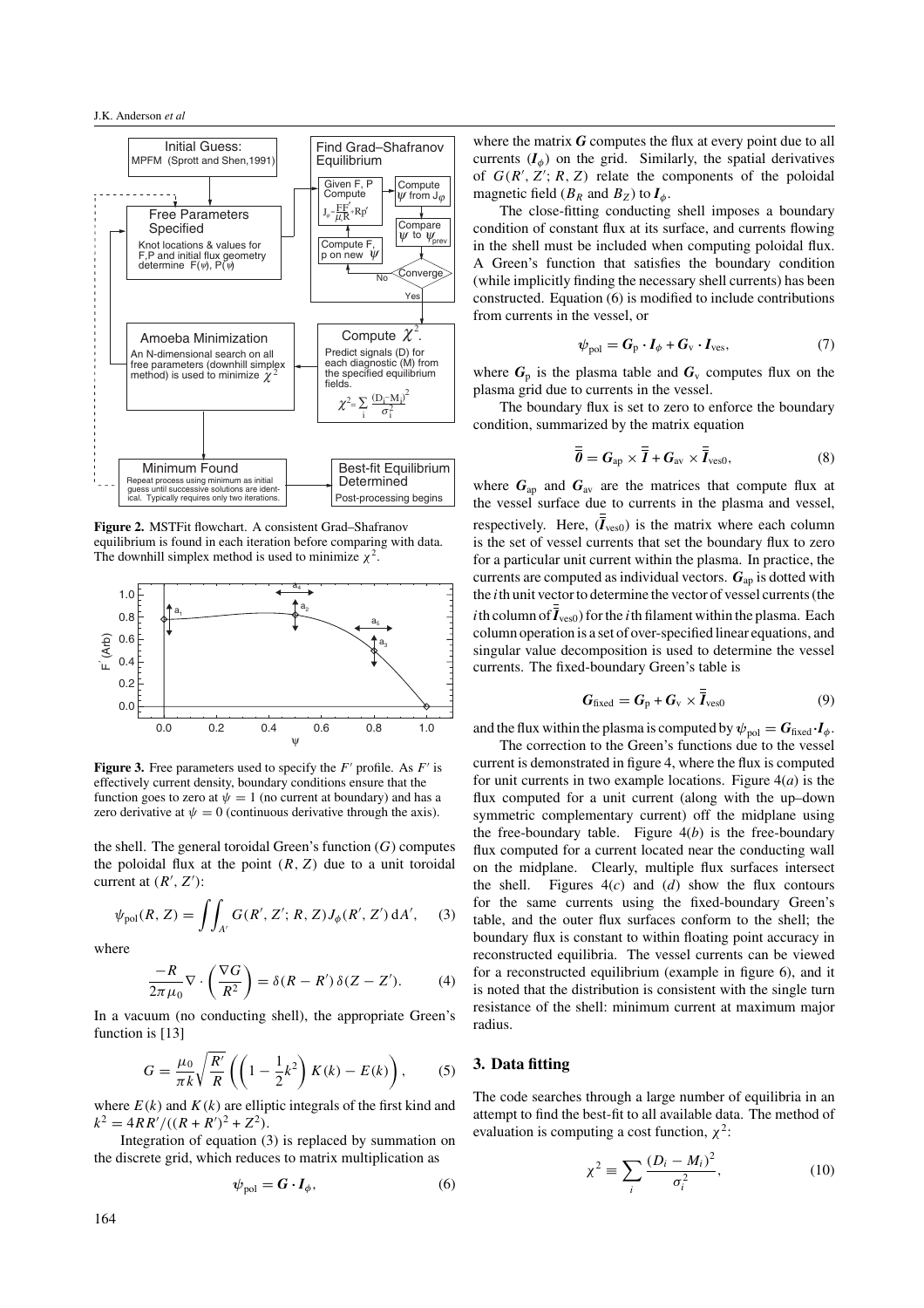

**Figure 4.** Flux due to a unit current calculated using free- and fixed-boundary Green's tables. Plots (*a*) and (*b*) use the free-boundary tables for computing the flux due to unit currents; multiple flux contours intersect the conducting shell. Plots (*c*) and (*d*) are the flux computed for the same two current filaments using the fixed-boundary tables, and the flux contours conform to the vessel. Note up–down symmetry is enforced in these calculations.

where each datum,  $D_i$ , is specified with an experimental uncertainty  $\sigma_i$ . From the equilibrium profiles, a predicted signal,  $M_i$ , is made for each measurement. The exact method for computing the predicted signal is different for each diagnostic and varies considerably in complexity.

#### *3.1. Pressure diagnostics*

The pressure profile in MST is measured using several diagnostics for electron and ion contributions. A Thomson scattering temperature diagnostic and a multi-chord farinfrared (FIR) interferometer measure the electron dynamics. Information on the ion pressure is ascertained from several diagnostics, including a Rutherford scattering system [14] (bulk ion temperature and density), and chargeexchange recombination spectroscopy [15] and ion dynamics spectroscopy [16] systems (impurity temperature), and NIR bremsstrahlung measurement gives some information on impurity concentrations. These data are used to determine the best-fit pressure profile by independently fitting profiles to the electron temperature and density and adding estimates of the ion contributions. The pressure gradient term in the Grad– Shafranov equation is generated by taking the spatial derivative in flux geometry. This term is typically smaller than the *F F* term but not negligible.

#### *3.2. External magnetic diagnostics*

Several edge diagnostics are a necessary part of the equilibrium reconstruction. Measurements of the total plasma current, total toroidal magnetic flux, boundary toroidal magnetic field, and poloidal asymmetry factor are made with non-intrusive diagnostics at the plasma boundary. Under some plasma conditions, the edge  $(r/a > 0.8)$  of the plasma can be probed to measure current density or magnetic field levels directly. These data are incorporated into the equilibrium reconstruction when available.

#### *3.3. Internal magnetic diagnostics*

Information solely from edge diagnostics cannot determine the internal structure of the equilibrium profiles accurately [17], and therefore the internal magnetic diagnostics are crucial to the equilibrium reconstruction. A multi-chord Faraday rotation polarimeter [18] measures line integrals of the vertical component of the poloidal field and electron density and constrains the toroidal current density. A direct measurement of the magnitude of the near-axis magnetic field with a motional Stark effect diagnostic [15] provides a very strong constraint to the equilibrium. These diagnostics have been used in previous equilibrium reconstruction work [10], although fitting |*B*| is considerably less complicated in this non-linear routine as profiles of each component of the magnetic field are determined in each iteration.

A novel constraint to the equilibrium reconstruction also allowed with this fitting routine is provided by a heavy ion beam probe (HIBP) [19] in MST. A primary beam of ions  $(Na^+, K^+,$  $Cs<sup>+</sup>$ , or others) is sent into the plasma at a specified velocity (speed and direction). The ions travel across the plasma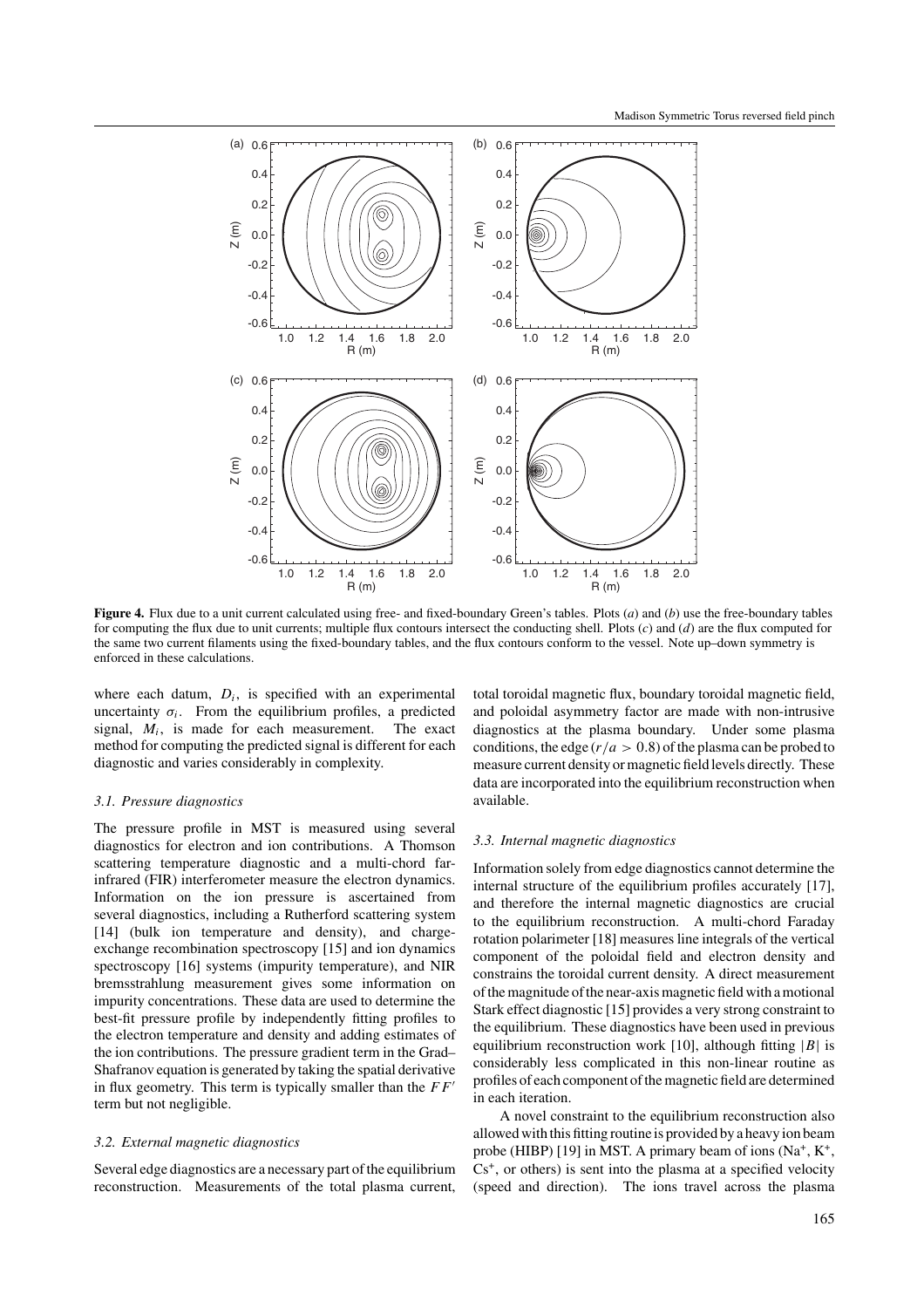according to the Lorentz force, which is dominated by the  $v \times B$  term for the high energy ( $\sim$ 40–80 keV) ions. A fraction of the ions in the beam undergo a second ionization, producing a fan of secondary (doubly charged) ions that follow different trajectories. Secondary ions from a localized volume within the plasma exit through a port separated from the injection port in  $R$ ,  $Z$ , and  $\phi$  and are measured. Constraint of the equilibrium is provided by tracing the orbit of the primary ions (and the reverse of the secondary orbit) from the entrance (exit) port into the machine. In an experiment where the signal is observed, the two trajectories must intersect and be nearly tangent at some point in the plasma. Constraining the equilibrium reconstruction is done by simply adding a term to the  $\chi^2$ , following equation (10), given by

$$
\chi^2_{\text{HIBP}} = \left(\frac{\Delta D}{0.005}\right)^2 + \left(\frac{\Delta v}{0.05}\right)^2,\tag{11}
$$

where  $\Delta D$  is the closest approach between the primary and secondary orbits and  $\Delta v$  is the difference in the velocity unit vector (direction only) at the point of intersection. The denominator values of 0.005 m and 0.05 (dimensionless) are nominal uncertainties, corresponding to the typical beam width within the plasma. Computation of the orbits' closest approach and tangency is trivial with the fully specified magnetic field profile at each iteration.

A comparison between the reconstructed equilibrium and the internal diagnostic data used to constrain the fit is shown in figure 5; this particular reconstruction is detailed in section 4. Figure  $5(a)$  shows the agreement between the measured  $|B|$ over a finite region near the plasma core, and figure 5(*b*) is the fit to Thomson scattering electron temperature measurements, which determines the pressure profile in conjunction with the electron density profile. The upper plot in figure  $5(c)$ contains the Faraday rotation data (six of 11 chords were online during this experiment), and the lower plot is the lineintegrated density on all 11 chords with the reconstructed profile. Figure 5(*d*) demonstrates the intersection of the primary (dotted) and secondary (dashed) beam orbits which constrains the reconstructed magnetic field profiles. The top plot is an  $(R, Z)$  cross-section of the MST, and the lower is a top view of the torus showing the toroidal deflection of the beams. This reconstruction also matches edge measurements (plasma current, total toroidal flux, and toroidal field at the wall) to within 1%. The equilibrium is further constrained by a poloidally resolved measurement of *Bθ* via an array of Mirnov coils.



**Figure 5.** Fit to data in a typical equilibrium reconstruction; (*a*) through (*c*) show the agreement among the MSE, Thomson scattering, and FIR polarimeter: data are shown with error bars, and the fits are the solid lines. Panel (*d*) is the fit of the HIBP data: the cross sectional and top views show that the orbits from the injection port and from the exit port meet in the plasma interior.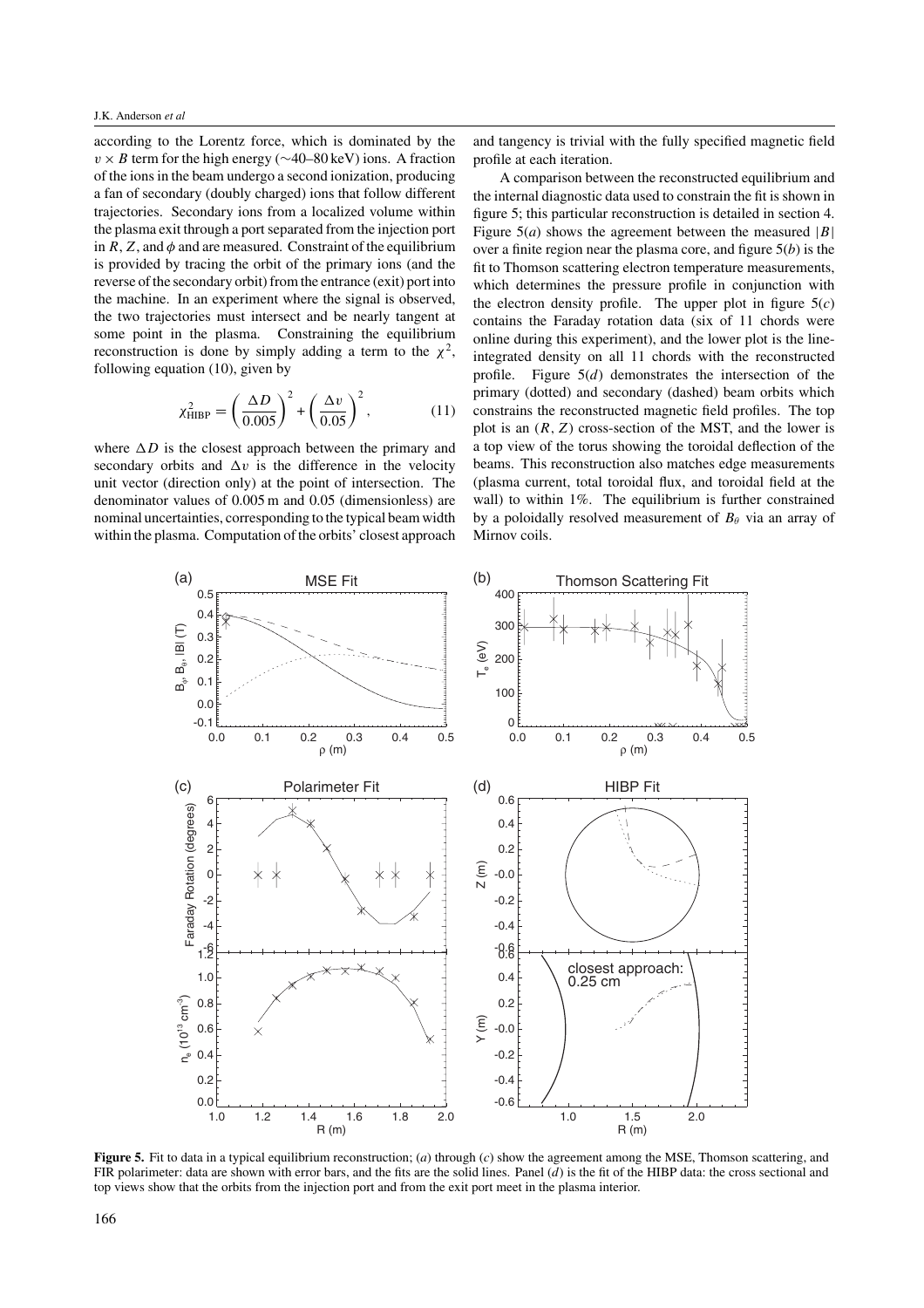The accuracy and the generality of the code have been tested using ideal data. Several current density profiles, ranging from extremely peaked to extremely flat, were manually generated and used in conjunction with a typical pressure profile to predict the signals from each of the main diagnostics. The generated profiles were not created with the basis functions described in figure 3 to ensure iteration of the free parameters during reconstruction. The ideal data were then used as inputs to the code, and this yielded positive results. The free parameters and basis functions were versatile enough to reconstruct all current density profiles tested, including those that go beyond the range of experimentally observed profiles. The fitting accuracy was also very good, with the signals predicted by the reconstructed equilibria matching the ideal data (better than 0.5% accuracy) and matching the mock current density profile to better than 2% at all radii. It is expected that this accuracy could be improved with more diagnostic coverage of the plasma.

Further studies aimed at testing the code's ability to reconstruct internal structure were undertaken by creating significantly different current density profiles with identical edge values of plasma current, toroidal flux, and boundary toroidal field. Signals expected from the internal diagnostics were again computed, and the reconstruction reproduced the current density profile to similar accuracy. The stability of the code was tested using mock data that were purposely inconsistent between two diagnostics. The result was as expected: the reconstructed equilibrium minimized the cost function  $(\chi^2)$ , and uncertainty in the reconstructed equilibria (see section 4.1) was considerably higher.

#### **4. Reconstructed equilibria**

Figures 6 and 7 are the results of an equilibrium reconstruction of a standard, low temperature 380 kA MST discharge based on multiple internal diagnostics (data and reconstruction are shown in figure 5). Details on the experiment for which these particular plasmas were produced can be found in [20]. The surfaces of poloidal flux (figures  $6(a)$  and  $(b)$ ) are nearly circular, with a magnetic axis (figure  $6(c)$ ) shifted approximately 0.05 m from the geometric centre. Again, we note that the poloidal flux calculated here is from the axisymmetric portion of the magnetic field; in the presence of magnetic fluctuations, the nested toroidal flux surfaces can be destroyed. The effective one-dimensional minor radius coordinate  $(\rho)$  is defined by flux surface volume (figure  $6(d)$ ), and the toroidal current induced in the vessel is shown (figure  $6(e)$ ). A subset of the flux surface averaged quantities that characterize the equilibrium are plotted versus *ρ* in figure 7. Shown are the free functions,  $F$  (figure  $7(a)$ ) and *P* (figure 7(*b*)), along with the profiles that generate toroidal current in the Grad–Shafranov equation,  $FF'$  (figure  $7(c)$ ) and  $P'$  (figure 7(*d*)); quantities computed after the free functions are determined include: the parallel current density (solid) and toroidal current density (dashed) in figure 7(*e*); the total (solid), toroidal (dashed), and poloidal (dotted) magnetic field in figure  $7(f)$ ; the safety factor (figure  $7(g)$ ), normalized parallel current density,  $\lambda$  (figure 7(*h*)), and magnetic energy stored from zero to radius  $\rho$  (figure 7(*i*)); and finally the magnetic helicity  $K = \int \phi \, d\psi + \int \psi \, d\phi$  from zero to radius  $\rho$ 



Figure 6. Flux surface geometry for a typical equilibrium reconstruction. The poloidal flux (*b*) ranges from 0 at the boundary to about −0.13 V s in the core; the surfaces of constant flux (*a*) are nearly circular with central radii (*c*) and volumes (*d*) shown. Plot (*e*) is the distribution of toroidal current induced in the vessel.

in figure  $7(j)$ . Several other profiles and zero-dimensional quantities are also computed but not shown here in the interest of brevity.

#### *4.1. Equilibrium uncertainty analysis*

A complete uncertainty analysis must be performed in order to determine confidence levels in the equilibrium quantities. In principle, a Monte Carlo analysis can be performed on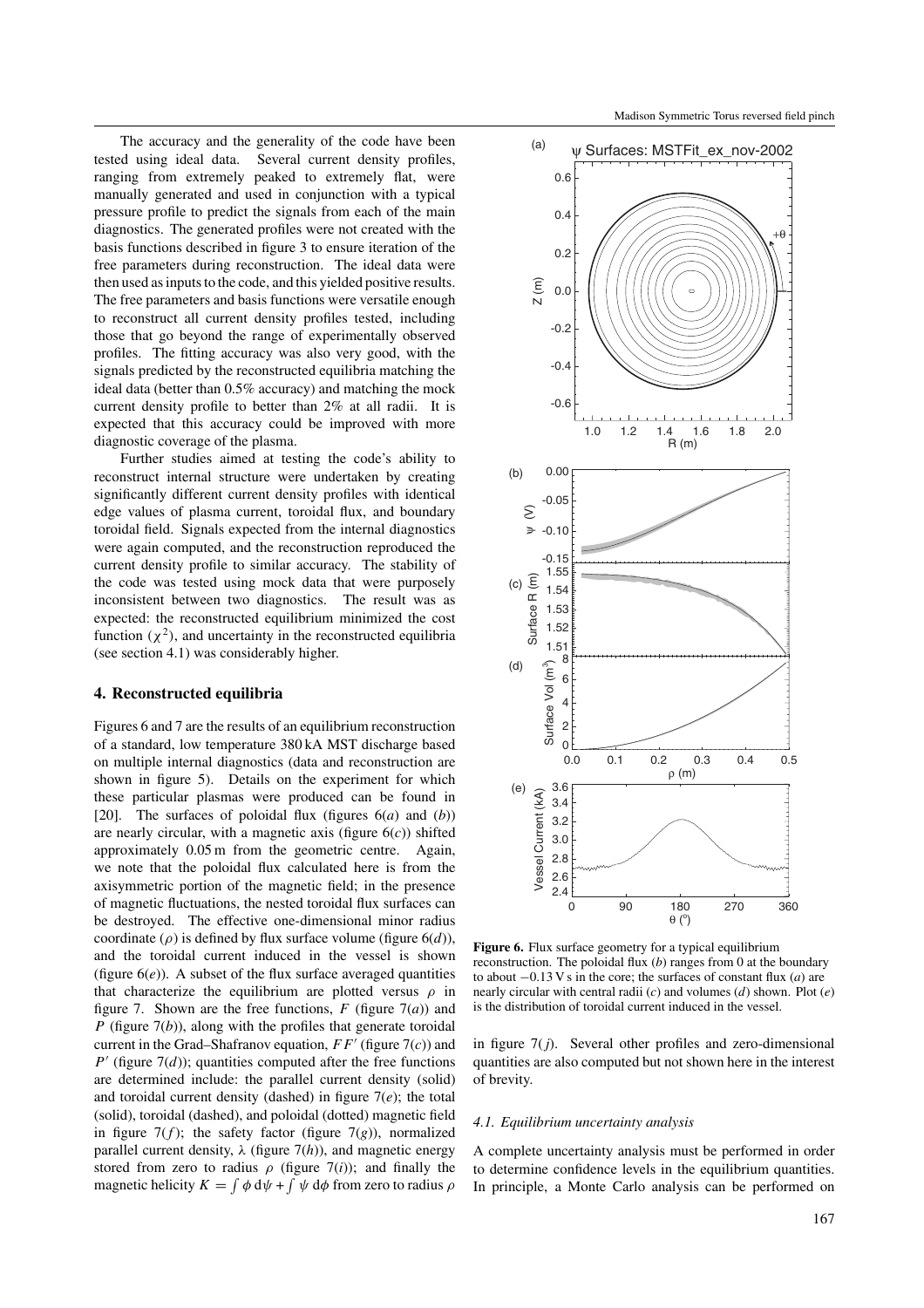

**Figure 7.** Reconstructed magnetic profiles. The free functions, *F* (*a*) and pressure (*b*), are shown along with their contributions to toroidal current density, *F F* (*c*), and ∇*P* (*d*). The resulting current density (parallel solid line, toroidal dotted line in (*e*)) is plotted. The total  $(-, +)$ , toroidal  $(-, -)$ , and poloidal  $(\cdots)$  magnetic field profiles are computed  $(f)$ . The safety factor profile  $(q, (g))$  and normalized parallel current density,  $(\lambda = \mu_0 a J_{\parallel}/|B| (h))$  are plotted, along with the magnetic energy (*i*) and magnetic helicity (*j*) enclosed by radius  $\rho$ .

the equilibrium calculation: data such as the plasma current, edge magnetic field measurements, polarimetry signals, etc can be varied within their uncertainty, and the equilibrium fitting can be computed for many sets of the varied data. This is computationally burdensome and is prohibitively slow.

MSTFit uses instead a semi-analytic approach to estimate the uncertainty in the equilibrium free parameters. The minimized quantity,  $\chi^2$ , is a function of *N* variables (the free parameters of the fit denoted by  $a_i$ ), and can be Taylor expanded about the minimum (keeping terms to second-order and noting that the first derivatives must vanish at the minimum):

$$
\chi^2 = \chi_0^2 + \frac{1}{2} \sum_{i,j=1}^N \frac{\partial^2 \chi_0^2}{\partial a_i \partial a_j} \delta a_i \delta a_j,\tag{12}
$$

where the subscript 0 denotes evaluation of the function at its minimum and  $\delta a_i$  is the deviation of the *i*th free parameter from its value at the minimum.

The distance a given free parameter must vary from the minimum to increase the  $\chi^2$  a specified amount is proportional to the standard deviation in that parameter's value. It is shown in  $[21,22]$  that varying a parameter  $a_i$  by one standard deviation leads to a reduced  $\chi^2$  increase of 1. In the vicinity of the minimum,

$$
\chi^2 = \frac{\delta a_i^2}{\sigma_i^2} + C \tag{13}
$$

defines the uncertainty in a free parameter  $(\sigma_i)$  and holds where *C* is a function of all other  $a_i$ .

Each free parameter is varied independently to compute the second derivative near the minimum, and the uncertainty in a given free parameter is

$$
\sigma_j^2 = 2 \left( \frac{\partial^2 \chi^2}{\partial a_j^2} \right)^{-1} . \tag{14}
$$

Figure 8 is a plot of the  $\chi^2$  space versus two of the free parameters and shows the quadratic nature in each free parameter.

Finally, the set of free parameters are varied within their calculated uncertainties (several iterations) and the equilibrium quantities are computed each time. The resulting envelope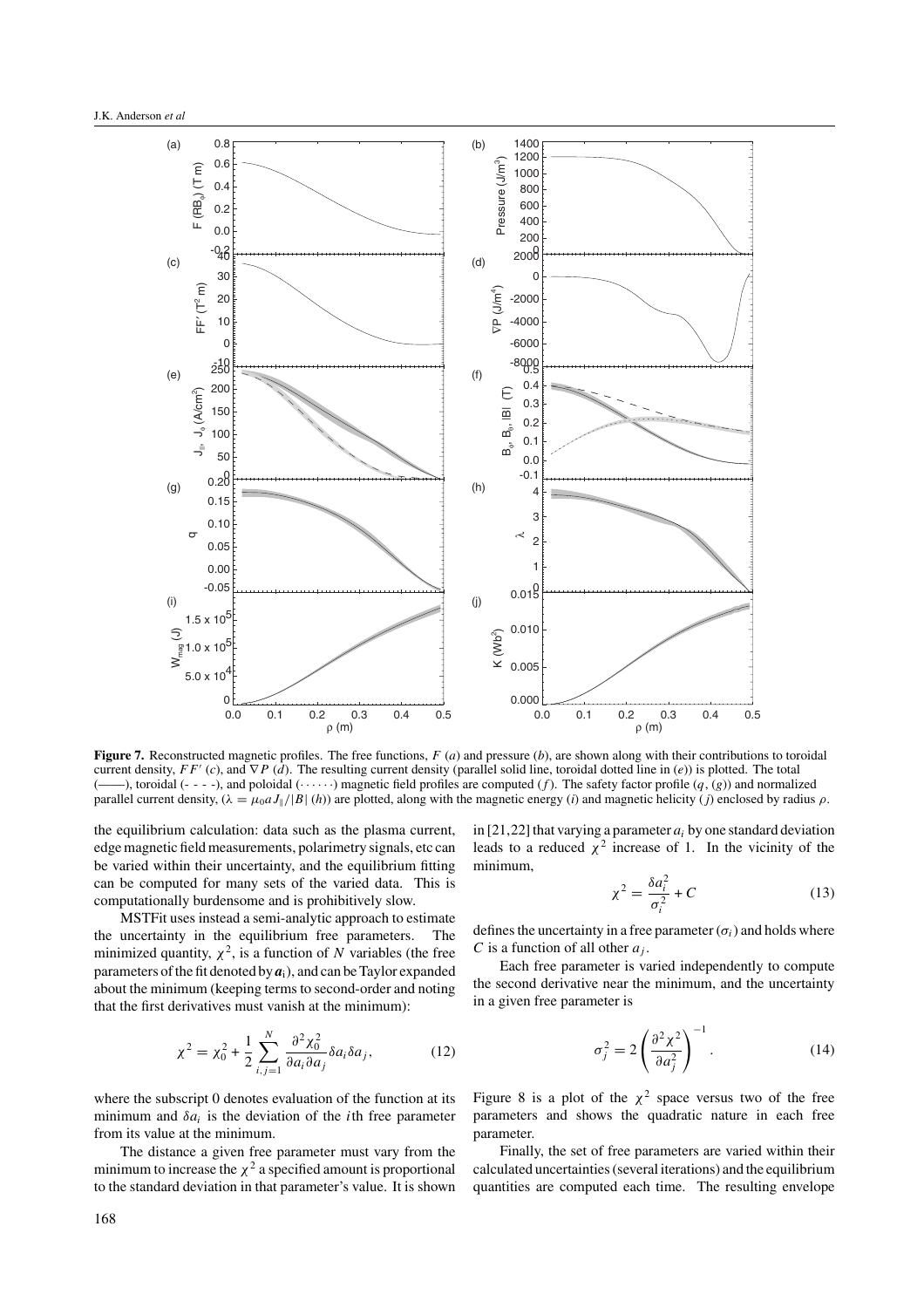![](_page_7_Figure_1.jpeg)

**Figure 8.** Surface plot of  $\chi^2$ . The *x*- and *y*-axes are two free parameters varied about their minimum. The quadratic nature of the surface near the minimum is illustrated by excluding the front left quadrant from the plot.

on output profiles is the experimental uncertainty in that quantity; results of this analysis are shown in figures 6 and 7 as shaded regions about the equilibrium profile. Note that the relative uncertainty is highest in the core for edgeconstrained profiles such as poloidal flux (figure 6(*a*)), current density (figure  $7(e)$ ), toroidal magnetic field (figure  $7(f)$ ), and safety factor (figure  $7(g)$ ) and ranges from 6% to 8% for this reconstruction. The uncertainty is largest at the edge for integral quantities such as total magnetic stored energy (figure  $7(i)$ ) and helicity (figure  $7(j)$ ); and we note that these integral quantities have a lower maximum uncertainty (3–5%) than the edge-constrained profiles.

#### *4.2. RFP equilibrium studies*

A full two-dimensional equilibrium reconstruction is an important tool for RFP research. MSTFit runs several post-processing routines after the equilibrium is determined. Packages include a particle transport, an energy transport, and a one-dimensional stability analysis, and the flux geometry is crucial for interpretation of line-integrated emission measurements. We present here two useful examples of studies accessible with MSTFit.

The conservation of magnetic helicity during plasma relaxation is re-examined following Ji *et al* [12], with improved measurements of the magnetic field profiles. The RFP equilibrium relaxes periodically to a minimum energy state referred to as the sawtooth cycle [23]. From an initially minimum energy state (flat *λ* profile), the profiles of current density and *λ* gradually become peaked as more current is driven in the hotter, less resistive core of the plasma. At a critical point, current-driven modes become unstable and the MHD dynamo redistributes the current and generates toroidal flux rapidly. The current density and toroidal magnetic field

profiles are both flattened, and a decrease in magnetic energy is measured. Ji found a 4.0–10.5% decrease in magnetic energy during relaxation (depending on the model used), and the same models showed only a 1.3–5.1% decrease in helicity, modestly supporting Taylor's relaxation theory that global helicity is conserved. Figure 9 summarizes the same analysis using MSTFit on a set of 380 kA plasmas. The magnetic energy is shown to decrease (zero-suppressed plot in figure  $9(a)$ ) by approximately 8% at the crash (well outside the error bars), while the magnetic helicity decreases only about 1% (figure 9(*b*)), with a larger experimental uncertainty. Also shown in figure 9 are the radial profiles of the magnetic energy density (figure  $9(c)$ ) and helicity density (figure  $9(d)$ ) versus minor radius before (solid line) and after (dashed line) the sawtooth crash. These plots illustrate the drop in magnetic energy at the crash and the radial transport (but global conservation) of helicity.

A second exercise carried out with MSTFit is a calculation of the trapped particle fraction [24] as

$$
f_{\rm t} = 1 - \frac{3}{4} \langle B^2 \rangle \int_0^{\lambda_{\rm c}} \frac{\lambda \, \mathrm{d}\lambda}{\sqrt{1 - \lambda B}},\tag{15}
$$

where  $\lambda = \mu/E$  is the pitch angle, defined by the ratio of magnetic moment to total kinetic energy. The critical value occurs when the pitch angle lies on the boundary of the loss cone,  $\lambda_c = 1/B_{\text{max}}$ ; particles circulate for  $0 \le \lambda \le \lambda_c$  and are trapped for  $\lambda_c \leq \lambda \leq 1/B_{min}$ . The RFP does not have a tokamak-like high field side as the maximum |*B*| is near the magnetic axis; however, there is significant variation in field strength along a flux surface. Figure  $10(a)$  shows the  $|B|$ variation along the surface that defines  $\rho = 0.21$  m; the nonzero variation demonstrates the two-dimensional nature of the RFP equilibrium. Figure 10(*b*) is a plot of trapped fraction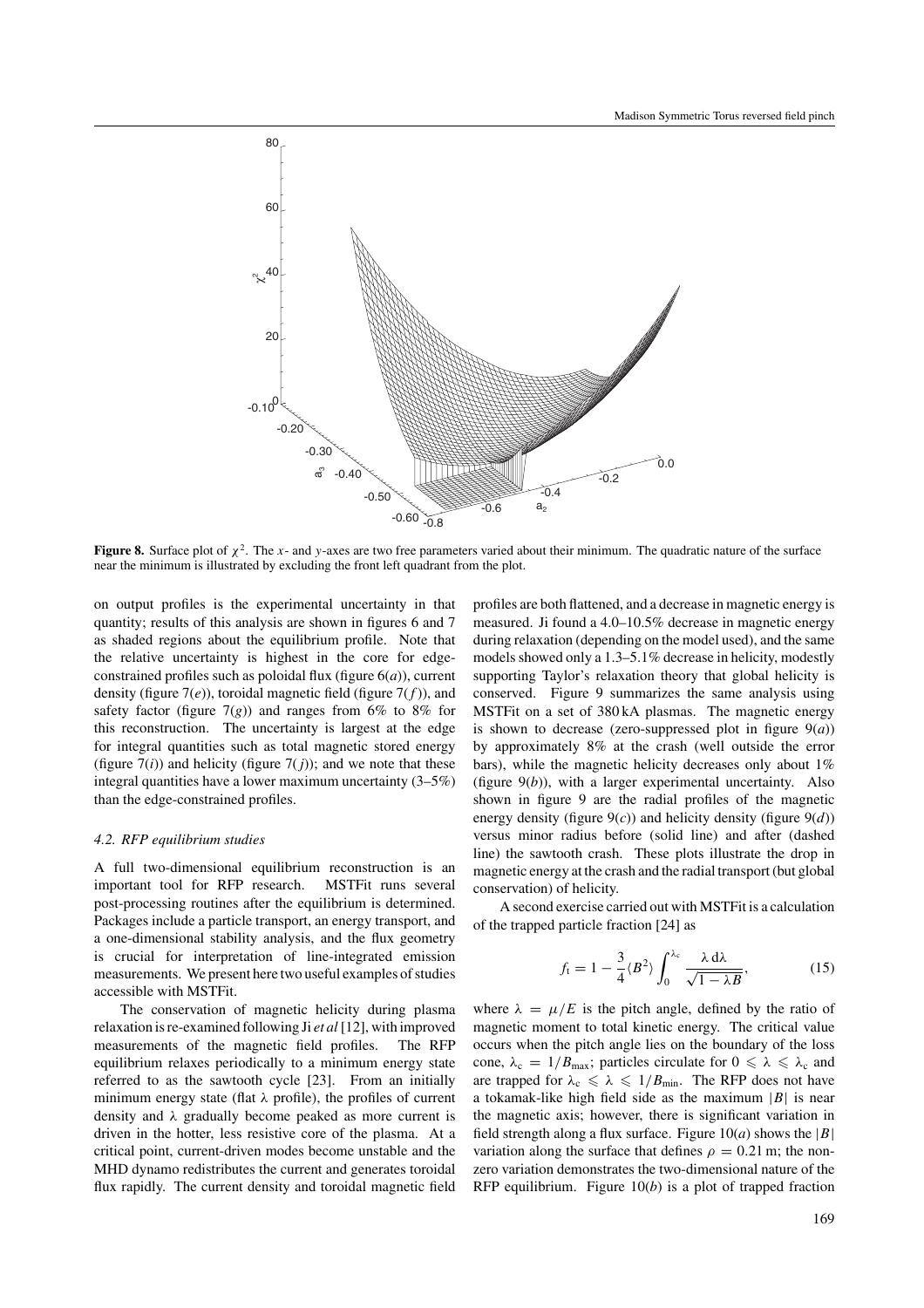![](_page_8_Figure_1.jpeg)

**Figure 9.** Helicity conservation during a relaxation event. Panels (*a*) and (*b*) are the total magnetic energy and helicity versus time relative to the sawtooth crash. Panels (*c*) and (*d*) show the profiles of magnetic energy and helicity density before and after relaxation.

![](_page_8_Figure_3.jpeg)

**Figure 10.** Two-dimensional equilibrium effects. Plot (*a*) is the variation of  $|B|$  along the flux surface whose volume defines  $\rho = 0.21$  m; plot (*b*) is the trapped fraction versus minor radius from a 380 kA standard MST plasma.

versus minor radius. The peak value of 50% agrees with estimates based on assumed, physically reasonable current density profiles in two-dimensional RFP equilibrium studies and implies there is a significant neoclassical correction to the resistivity profile [9].

## **5. Summary**

MSTFit is a new toroidal equilibrium reconstruction code developed for the RFP with the ability to incorporate data from all diagnostics due to its versatile numerical technique. The free-boundary toroidal current loop Green's tables have been modified to impose the constraint of a close-fitting conducting shell, and a full non-linear search of parameter space finds the best-fit to the data. The set of post-processing routines is useful

for inversion of line-integrated data and facilitates particle and energy transport and MHD stability analyses. We have presented two exercises using reconstructed equilibria: the first strengthens previous work demonstrating the conservation of magnetic helicity during plasma relaxation in the MST and the second demonstrates the two-dimensional nature of the RFP equilibrium, implying neoclassical effects cannot be neglected in studies of plasma resistivity.

## **Acknowledgments**

The authors are indebted to the entire MST group and collaborators for access to data from all diagnostics. This work is supported by the US Department of Energy and the Oak Ridge Institute for Science and Education Magnetic Fusion Science Fellowship programme.

#### **References**

- [1] Prager S.C. 1999 *Plasma Phys. Control. Fusion* **41** A129
- [2] Sarff J.S., Hokin S.A., Ji H., Prager S.C. and Sovinec C.R. 1994 *Phys. Rev. Lett.* **72** 3670
- [3] Bartiromo R. *et al* 1999 *Phys. Plasmas* **6** 1830
- [4] Chapman B.E. *et al* 2001 *Phys. Rev. Lett.* **87** 205001
- [5] Taylor J.B. 1974 *Phys. Rev. Lett.* **33** 1139
- [6] Schoenberg K.F., Gribble R.F. and Phillips J.A. 1982 *Nucl. Fusion* **22** 1433
- [7] Shen W. and Sprott J.C. 1991 *Phys. Fluids* B **3** 1225
- [8] Antoni V., Martin P. and Ortolani S. 1989 *Nucl. Fusion* **29** 1759
- [9] Stoneking M.R., Chapman J.T., Den Hartog D.J., Fiksel G., Prager S.C. and Sarff J.S. 1998 *Phys. Plasmas* **5** 1004
- [10] Lao L.L., Ferron J.R., Groebner R.J., Howl W., John H.S., Strait E.J. and Taylor T.S. 1990 *Nucl. Fusion* **30** 1035
- [11] Dexter R.N., Kerst D.W., Lovell T.W., Prager S.C. and Sprott J.C. 1991 *Fusion Technol.* **19** 131
- [12] Ji H., Prager S.C. and Sarff J.S. 1995 *Phys. Rev. Lett.* **74** 2945
- [13] Jackson J.D. 1975 *Classical Electrodynamics* (New York: Wiley)
- [14] Reardon J.C. *et al* 2001 *Rev. Sci. Instrum.* **72** 598